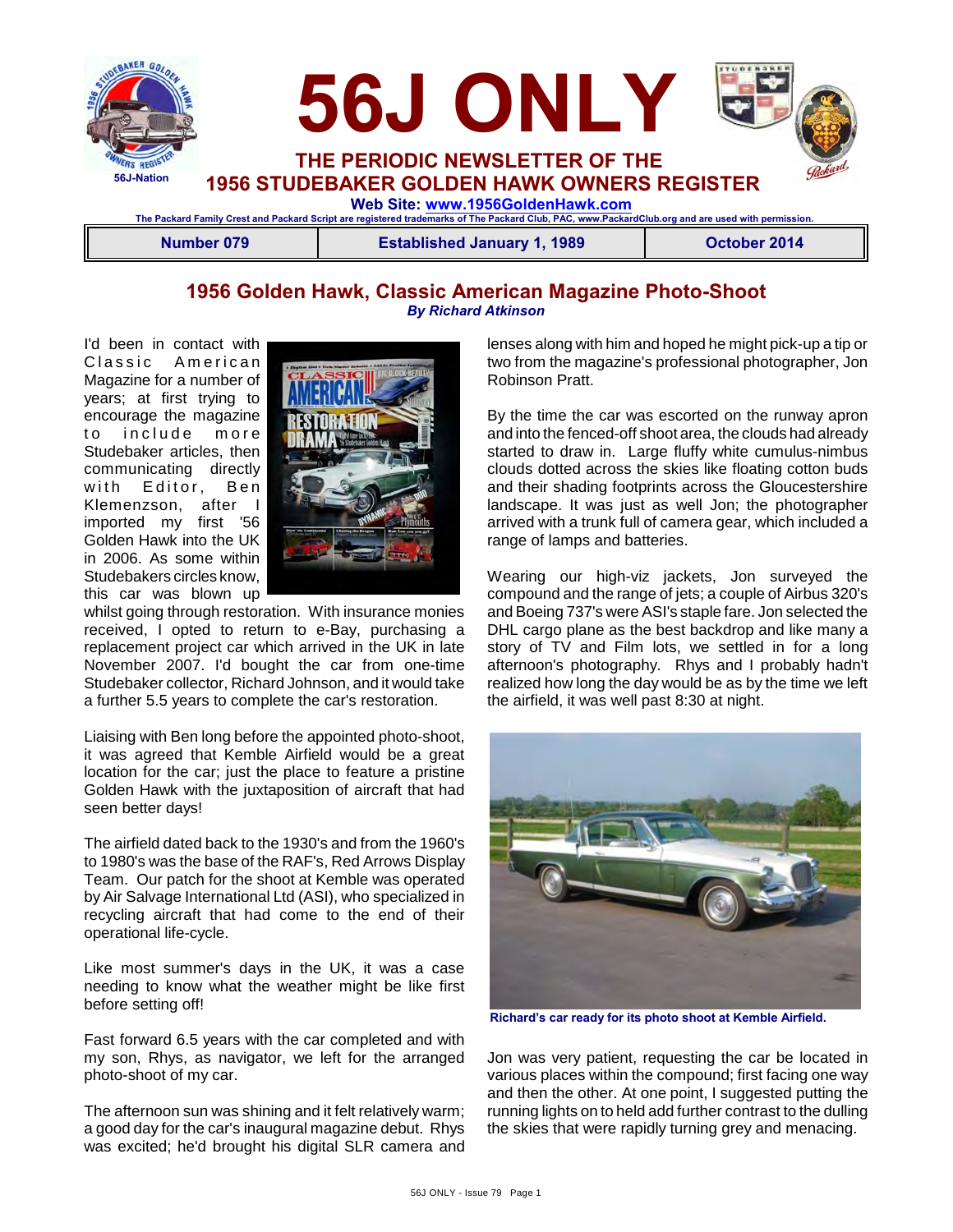In many respects, it was a shame the August sunshine hadn't stayed as the car's two-tone color combination of ceramic green and snowcap white takes on a different, lighter green, hue in the sunshine.

When Rhys and I left our house just after lunch, we were dressed for a typical summer's day. However, by mid-afternoon and dulling skies, the temperature soon started to drop. By 5pm, it was getting almost Baltic as far as summer temperatures were concerned. Rhys, dressed in a T-Shirt, didn't stand up to dwindling temperatures. The poor lad had to sit in the car with the car running and the heater blower 'on' to keep his teeth from chattering their way out of his mouth… I was none too warm either keeping Jon company as he set-up engine and interior shots.

Before we left the location, I was able to give Jon a run in the car. We did several circuits on a part of the runway apron that were no longer in use. For Jon, it was an opportunity for him to sit in the car that he'd been so carefully photographing. Jon's comments of "Wow, this has some urge about it" were insightful to me. I'd never given much consideration to comparing to other period cars. Jon has a VW-Bus, so perhaps comparisons are a bit unfair. Clearly, the car made an impression on Jon.

By the time we left Kemble Airfield, Rhys and I were ready for dinner. The drive back home was at least half an hour, if not more and with the Potting Shed Pub looming large, we dove in to their car park. The Potting Shed is a typical Cotswold pub, offering fine food and drinks. Our eyes on this occasion weren't larger than our stomachs as we both managed to clear our plates.

Our lasting impressions from the day; always carry a jumper, jeans and jacket in future photo-shoots! And, always make sure there is a good pub to hand to re-energize the spirits. Personally, I learnt that by turning the front wheels inward, it helped to give the car that little bit more presence in the finished shot as the front cover of Classic American shows.

Finally, I'd like to think that the wider public of the UK has learnt just that little bit more about Studebakers and of course, the glorious small-finned Golden Hawk from 1956, a Raymond Lowey masterpiece. But, then I'm biased as I grew up with my late-father hurtling around London and the UK in his all white Golden Hawk.

#### **Timing Cover Seal Leak** *From Ron Johnson*

Thanks again for keeping the 56J "club" going for those of us with an aversion to the mighty SKY POWER 352. I think I have about 13K on this one since restoration--out all the time when "in season".

I finally got tired of the leaky front timing cover seal and turned down an aluminum "spacer ring" to fill the gap to fit a nice spring-loaded lip seal. No runs, no leaks, no errors.

The aluminum spacer with seal deal was not really difficult--½" thick, scarfed out on the inside to clear the oil slinger, OD a clearance fit in the bore in the timing cover with some shallow grooves for epoxy retention, an o-ring groove in the forward face for an o-ring, a couple set screws at 3:00 and 9:00 in the cover to make sure the spacer stays put, and a 2.75 bore in the spacer for the lip seal which is for a 2" shaft (balancer hub).

The spacer with its captured o-ring was epoxied and clamped into position and allowed to cure. The small set screw holes were previously threaded and following epoxy cure and a small drill into the spacer, the 2 set screws were epoxied in. The spacer ain't going anywhere!! And one LESS leak for a South Bend Road Oiler.

But of course, it would not be a true South Bend Road Oiler without a few leaks from somewhere. You can't always judge a South Bender by the rust on the fender.

#### **On Restoring A 1956 Golden Hawk** *From Larry Herweg*

*Note: Larry Herweg has been restoring Larry Best's 56J. From time to time I've been asked for help on certain matters. In one correspondence, I stated I didn't know how Larry B could stand the long wait for the car to be done. Here is a little explanation"*

We do occupy much of time reveling at the small accomplishments of detail. For instance, it took seven paintings, and two years to get the dash sheen the way we wanted, and in a durable paint system. The padded top of the dash was another four months, and several tries to get it without bubbles, and smooth, durable glue. The first time the foam went on, we peeled it off within 60 seconds of finishing the application, it was so bad. We changed padding foam, and glue.

We now use a neoprene foam made to withstand the 195 degree temps that the dash can build to on a 98 degree day, and we use a contact cement engineered to withstand the same temps. The cement is hard to work with, and not for the faint at heart. Certainly not the stuff we normally use in the Upholstery business. The padded dash looks, feels, and performs extremely well now. What a satisfying accomplishment! What a learning process. (And I thought I knew something when I took on this car...)

The steering column was a similar set of surprises. It seemed so benign at the tear-down, but became a bucking bronco while restoring. The paint had defects on three tries, so I stripped it off each time. We discovered the black clashed with the black dash when we brought colors together, thus a fourth try. The factory had the colors all figured out in 1956, but the paints have changed, and we found we had to do the process all over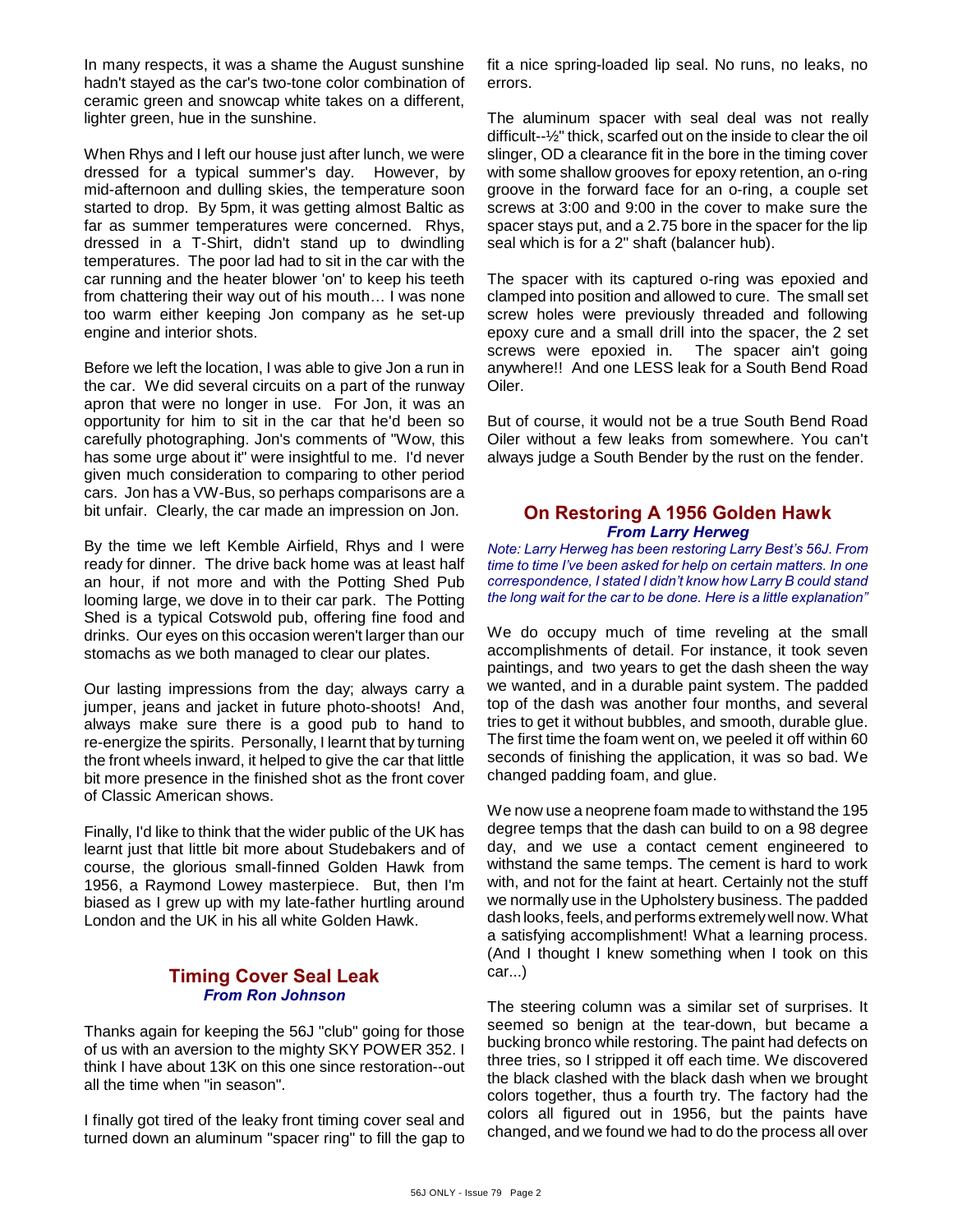again. We were totally blind-sided. Who ever knew there were so many different colors of black??

Then, the turn signal switch needed new wiring. I found a reproduction unit to save time. I smugly tried to install it, only to find the flag terminals installed facing outward, and grounding on the column housing. Totally opposite direction from the original unit. We had to bend the flags, and the switch fell apart in the process. Them we discovered the rivet holding the flag terminals were not machined down on the inside, so this step had to be performed. A sort of serendipity, because the switch would not have lasted long with the sliders bumping back ad forth on the inside over those un-machined surfaces. this was an opportunity to make them smooth like the original contact surfaces, or any other switch for that matter.

Then I had to obtain damping grease to put the switch back together. I rubbed off the little bit the manufacturer put in the unit, and dielectric grease from the automotive store just is not the right grease for the switch slide surfaces. We finally got it put back together, and working well. We can now turn right and left.

The easy part was greasing and putting the parts back together in the column. The back-up light switch was then another hurtle. There are several switches, and several actuator rods of varying lengths, all of which we could, and did get wrong at first. There were no parts on the car to use as examples. Now we can back up with lights when the time comes. I could not have built the column without the Shop Manual detailing the process. The whole design is brilliant, but so very different than Packard cars, the brand I grew up repairing. The steering column is now a joy to view and a comfort to operate. Some other time I will tell you about how a previous company in-correctly rebuilding Larry B's steering box before he brought it to us. That occupied a chunk of our time also.

It has become the little things that we have learned to glean great joy from, and small forward steps have become better than the large fast steps we really wanted, but found we slipped and fell on so much of the time. It is the journey that is the whole of this car, so it seems. It is a journey of wonderment, learning, and amazement. Who knows, the car may even run when we finish!

Thank you again for your help on the paint , and so many other details on this car in the past.

### **Front Seat Pattern** *By Frank Ambrogio*

I've seen several 1956 Golden Hawks, some fully restored, sporting the wrong pattern on the front seat. In at least one case, I'm sure the owner used my car as a guide. This may be true of others also.

Images of my car are scattered over the Internet including some shots of the interior. My car was also used during the compilation of the Restorers Guide video.

When I purchased my first Golden Hawk in 1983, the entire car was a mess. The interior was as bad as the exterior. The dash board cover was ripped in several places. The door panels were flapping at the bottom and the arm rests were cracked and dried.

During the restoration, I found that the seats had two sets of covers over the original fabric. Unfortunately, the Florida heat had taken its toll and all three sets of seat covers were a total mess.

During the restoration process, I purchased my second Golden Hawk in 1987. I could tell that some interior work had been done on it, as the white and dark rose mist all vinyl interior did not have the dielectric seams on the inserts. The front white bolster was a much smoother material than the rest of the white vinyl on the seat back and rear seat. The inserts had a pattern to them instead of the original plain dark rose mist vinyl. Other than that, I assumed everything else was similar to the original.

By 1988, I had the first car finished except for the interior. This car featured the vinyl bolsters in light rose mist and the cloth inserts in dark rose mist. Over the previous five years, I was never able to find either vinyl or cloth original fabric in the correct colors. I had previously bought different fabric for the interior, and now it was time to install it.

Looking at the seats in car #2, I instructed the upholsterer to follow that same setup for car #1. He did a beautiful job. It wasn't until several years later that I realized the error and I now had two cars with the incorrect seat pattern on the front seat bottom.

In 1990, Felipe Santana, wife, son, and Daughter-In-Law came to my house all the way from San Juan, Puerto Rico. Felipe had the only 1956 Golden Hawk in Puerto Rico, so he had nothing to use as a guide for his restoration. While Felipe and I talked, his son proceeded to make a video of the entire car, except for the under carriage. I opened the hood, trunk, and doors as needed and the finished work was about 10 minutes long. In 2009, I posted that video on my YouTube channel at: [http://www.youtube.com/watch?v=sjoTA3\\_1GuU](http://www.youtube.com/watch?v=sjoTA3_1GuU)

In 2009, Felipe's car was purchased by James Green. The car was on Ebay, and it was there that I first noticed the seats were patterned after the ones on my car, which of course, were shown on the video his son made..

So my car with the incorrect seats is shown on the Restorers Guide DVD, as well as the Internet. Although the DVD does include portions of my car's interior, there is a section with the correct information describing the seat patterns in both all vinyl and vinyl/cloth combinations. The truth is that both my cars have portions that deviate from original. Owners should not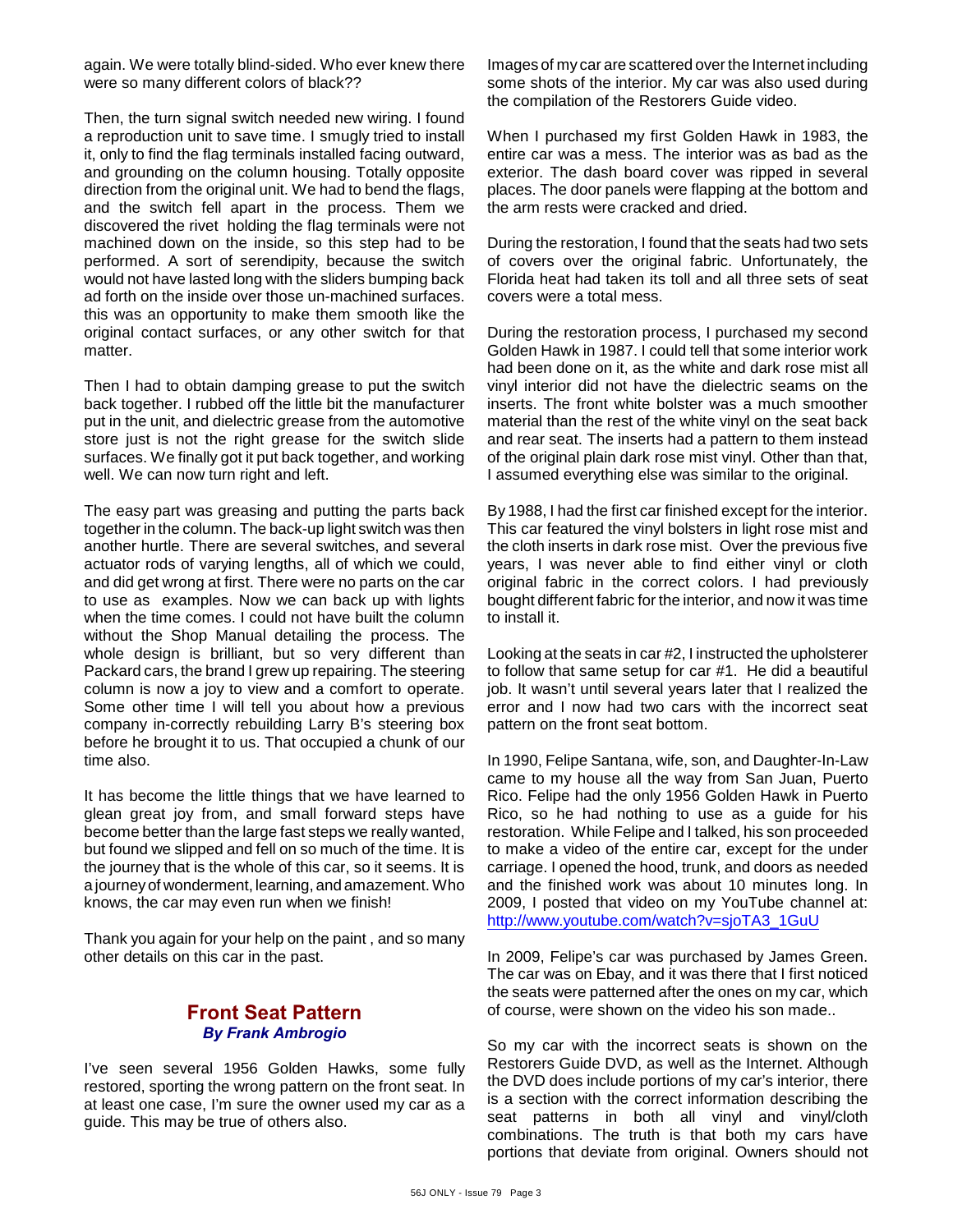assume that something is correct just because my cars are that way. Below are samples of the incorrect and correct seats:



**Correct: seat bottom insert goes completely across and between the side bolsters**



**This photo shows the incorrect front seat pattern with the vinyl section separating the bottom insert.**



**You can see how one might think the front seat should match the rear.**

## **Here We Grow Again**

*If you move, please remember me when you send your change of address information.*

619 Bob Maker SN 6800278

Estacada OR Prev Owner Bob Thompson

620 Richard Haigler SN 6800504\*

Hiawassee GA Prev Owner Unknown

- 621 Ron Bomberger SN 6033343 Manheim PA Prev Owner Terry Wilson
- 622 Rollin Fred Rawson SN 6030530\* Fallbrook CA Prev Owner Don Bjelke
- 623 Dale C. Hall SN 6031492 & 6030035 M E Johnson, Cliff Tolman 624 Larry Gidcumb SN 6032768\* Bowling Green KY Prev Owner unknown 625 Samuel P Partin III SN 6033155
	- Conway AR Prev Owner Don Girvan

\* = New (Not previously registered or reported)

*NOTICE: In lieu of dues, and to help keep my records correct, registration forms are mailed to owners who haven't been heard from for several years. If you receive one, complete and mail it at once or you will be dropped from the mailing list.*

#### **How Many Are Left?** *1956 Golden Hawks Registered/Reported/Scrapped*

| 241                                               | <b>Registered Owners</b>                   |
|---------------------------------------------------|--------------------------------------------|
| 302                                               | <b>Cars Registered By Owners</b>           |
| 305                                               | *Cars Reported But Not Registered by Owner |
| 607                                               | <b>Total Cars Registered plus Reported</b> |
| Additional Cars Reported as Scrapped<br>39        |                                            |
| * Includes cars previously registered but dropped |                                            |

afterwards, due to 4 year non-response by the owner.

## **Mail Bonding**

**If you need help or can offer advice, share it with other owners. (Edited as required.)**



### **Tom Snyder June 8, 2014**

Good news is this last Friday night was the first of three Friday night bashes on main street here. This was in conjunction with the national toy show with over 150 antique tractors on parade. This year over 80 cars were on display. My 56 had its first public coming out since 1988. Pat and I spent all Friday hand washing and waxing the Stude and polishing all the chrome inside and out. When my friend with a Pink colored 67 Mustang showed up to drive downtown together he just sat there and almost cried. Most of the neighbors waved and smiled as they heard us coming down the street. The event was from 5 to 9 PM, but we could not leave until the crowd let us leave at 11 PM.

The above cannot begin to explain the "high" I have been on since. There were 5 categories for prizes which I did not know about. Most cars were definitely high \$ but the Stude (and pink Mustang next to me) were the definite attractions. Even today when I was buying gas, a lot of toy show attendees (over 18,000 show up 2X a year)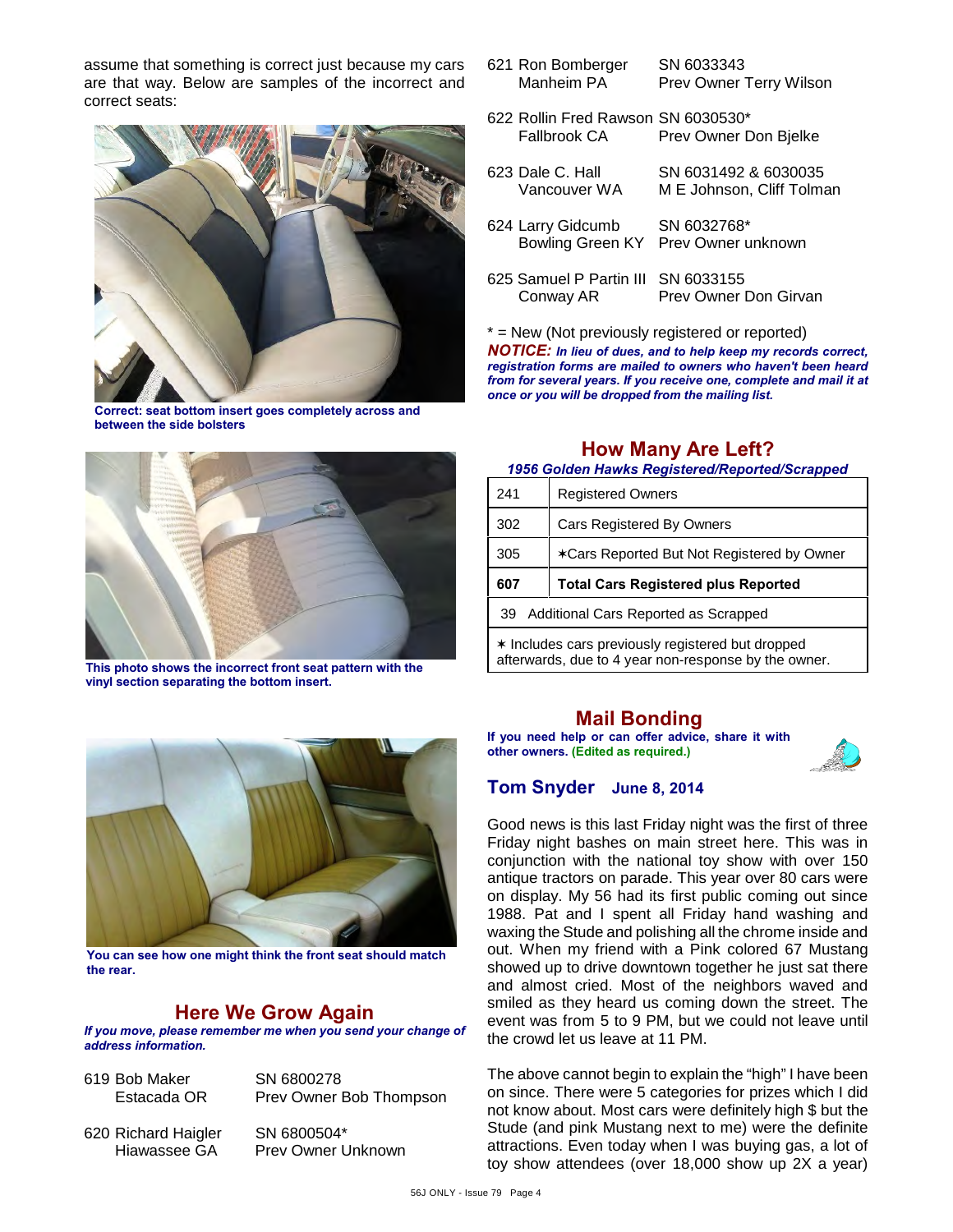were waving and yelling "cool car". When driving home with my 8 year old granddaughter in the back seat her comments were "cool", "it is so shiny", and "where are the seat belts?".

After the 56J newsletter (two issues ago) you got a lot of comments on getting motivated and getting our 56s going again. If anyone needs a reason for owning and driving this great looking vehicle, this last Friday was one huge exclamation mark! feel like I am 28 again.

Frank, here are a few more thoughts on old car problems. My brake light switch was one.

My rear engine main appeared to be leaking lately. Not sure if that was the problem, but I bought a bottle of Barr's leak for engine seals. Less than 20 minutes at fast idle and the oil leak appeared to be solved.

Number three is the problem I have had with the ignition points and capacitor. I am on my third capacitor which really causes problems when it shorts out. The points are the second set since last summer. The young dude that helped resurrect my car last summer commented that he is seeing a lot of that lately on older (old) cars. A 75 Chrysler Cordoba, a 65 Mustang and a 70's mustang sitting in his drive. And my 56J. He has no answer but suggests either inferior parts or not enough driving. My suggestion is I am planning on an electronic distributor. The mustang owners are also looking for the same.

#### **Natalie Coe July 22, 2014**

The manuals on DVD arrived yesterday -- thank you so much I couldn't find my paper copy of the shop manual for the life of me, so thank goodness for you! My 56J hasn't been running for a few years, but hopefully I'll get it back on the road before the summer runs out.

#### **Jim Girvan August 9, 2014**

Sorry I didn't write you earlier, but Dad's 56J was purchased by a fine fellow from Arkansas a week or so ago. This was a direct result from you listing it on your site, as that's where he saw the ad. He drove all the way up and back home to Arkansas using a brand new 26' trailer (4200 miles!!).

And of course Dad is VERY appreciative (as am I) of all that you've done for him through the years, Frank. You've done it for him once again! It's simply impossible to ever repay you for all that you've been instrumental in relating to his beloved 56J. It was such a huge part of him. It's so odd to see the empty space in the garage now...

Overall, Dad is quietly accepting the fact that he has to start letting some old toys go to someone else, but I can tell that he's not happy these days. He has other hobbies that he just can't partake in anymore. It's a fate we'll all face at some point.

Again Frank, many many thanks to YOU for all your unmatched help!!

## **Administrative "Assistance"**

**NOTE: Special notes and recurring items.**

°**EMAIL CLUTTER**: **I easily get 100s of messages a day, most of which are useless and interfere with the more important items. Please do not send forwarded mail to me. I just can't read it all. This includes anything not 56J related, especially jokes, E-cards, political and religious messages. Believe me, if you send it, I'll get it from 10 others also. Far too much aggravation for me!!!**

°**56JONLY Message Forum** Started by owner Scott Reid in July, 2002 for owners and fans to exchange information. Click on *56JONLY Message Forum* on our home page.

**NOTICE:** *If you want to contact me to include something in the newsletter, you must send it to me directly. You can do so through the 56SGHOR web site. NEVER write me at the Yahoo address. Scan the QR Code with your mobile device.* 



°**56J ONLY, Electronic Version** of the newsletter is in color, and undamaged in transit. If you would like to receive it electronically, *and save me a buck*, let me know and send me your Email address. I will send you a notice when the latest version is posted on the web site. You can read it, download it, and/or print it at your leisure. If you are not able to view it on the web site, let me know and I'll send it as an attachment. Anyone with an Email address on file with me, will automatically receive the newsletter electronically. **Let me know if you prefer to receive it by mail**. The mangling, ripping, and stains are free.

# *Wheel Estate*

**Our infrequent printing schedule means ads may be a year old. Please let me know if a transaction has been completed. All prices are subject to change. ALWAYS check with the person or vendor for the latest pricing, shipping, and availability. Cars**



For sale: 1956 Golden Hawk. The car was restored a few years ago. For some reason it was restored as a Power Hawk. The person passed away, so don't know why. I have collected the rare parts to make it back into a Golden

Hawk. Fins, rocker moldings, side trim, fender moldings and check mark moldings. The check mark moldings are not shown, (at the platers). I also collected several new parts to complete the car. In the process of building this car, it got away from me and rolled down the hill and hit a tree. The pictures will tell. the engine was rebuilt when I got it with very little miles. I'm really burnt out to finish and will sell at a loss. I have about \$13,000. invested and will sell for \$7,900. Brent Hagen has another trunk lid, replated bumper, and splash pans that you could purchase. My body man said he could probably fix trunk lid and was sure he could fix quarter panel. Car is in Colorado. email for pictures. [edmaxbunker@aol.com](mailto:edmaxbunker@aol.com) (09-2014)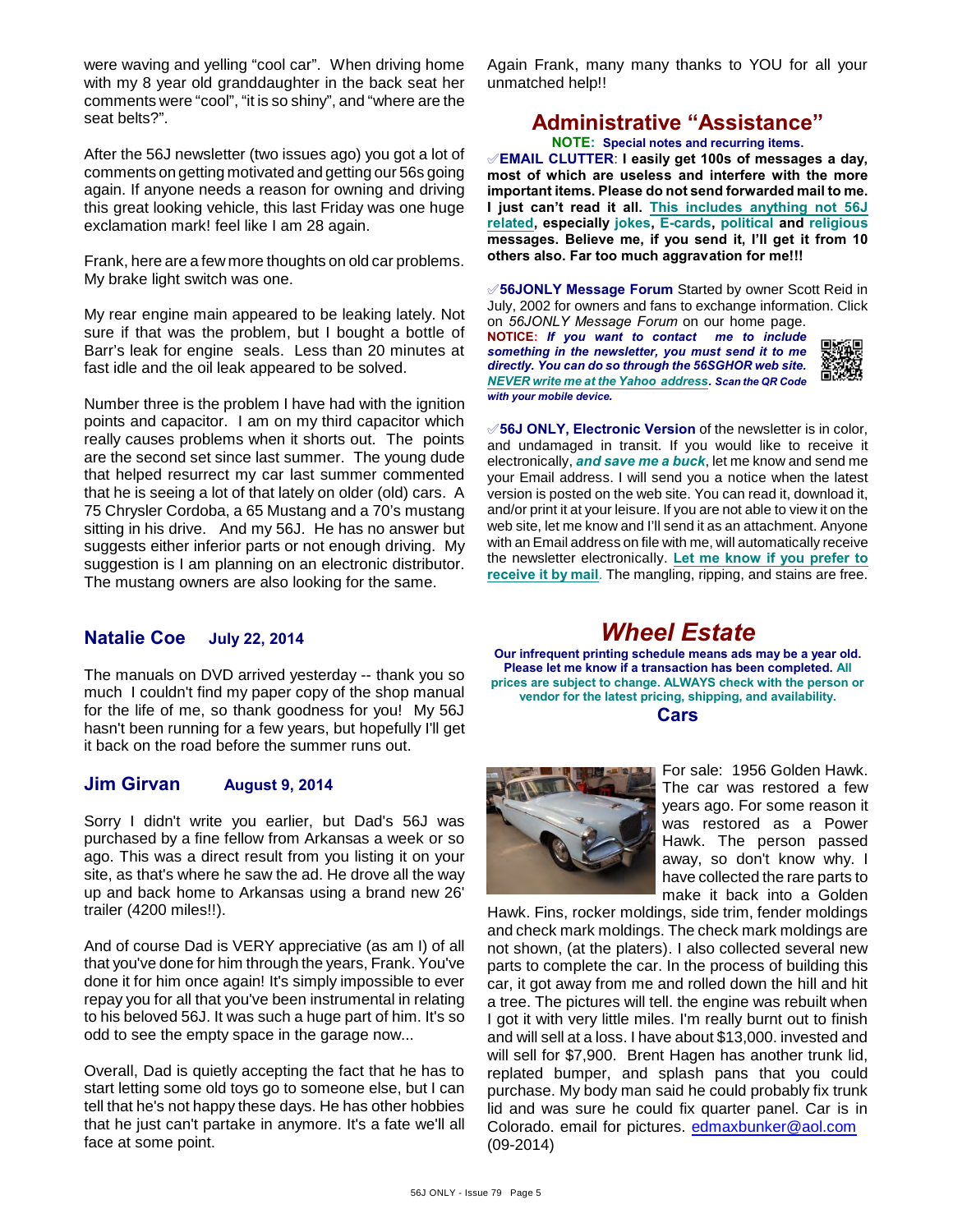

**For sale** 1956 Golden Hawk. California car all its life (and still now). Ultramatic transmission, power steering, power brakes, rare power windows and power seat, car has the factory seat belts. Also included are 4 near new wide

whitewalls and 4 Studebaker wire wheel hubcaps. The car has a little over one hundred thousand six hundred sixty three miles on it. It comes with 5 tires. The 4 Remington have 2,500.00 miles on them. The 5th tire is the spare. Same owner for 40+ years. Car has been parked for 10 years. Transmission was rebuilt 7,000 miles ago, car has 107,000 miles. Needs paint and interior work, body is in great shape, excellent chrome and stainless. Asking \$9950. Please contact Victor at (818) 590-3764 or [vjz69@earthlink.net.](mailto:vjz69@earthlink.net.) (08-2014)

**For sale:** 1956 Golden Hawk parts car, incomplete, very rusty rear quarters originally from Wisconsin, solid frame. The floors can be patched. No doors, no engine, no transmission, no vehicle ID # (previous owner removed that); still has some good parts such as hood, grille, dashboard, suspension, fuel tank, ribbed rocker panel moldings. \$400. Car could be saved with a new set of doors and fenders/quarter panels. Can e-mail photos. I have a spare Ultramatic transmission and a spare 374 dual quad Packard engine, at extra cost, if wanted for this car. Pete Phillips, [pphillips922@earthlink.net](mailto:pphillips922@earthlink.net) or 903-436-2851 (northeast Texas). (05-2014)

**For sale:**1956 Golden Hawk in restorable condition plus all the premium quality NOS parts (collected over a 20 year period), plus specialty parts to restore it to concourse quality. Entertaining offers between \$20k and \$30k. Contact Bo Markham at 352-528-3304 or [bomarkham@embarqmail.com](mailto:bomarkham@embarqmail.com) (11-09-13)

**For sale:** 1956 Golden Hawk for Sale.352" Packard V8, automatic transmission, PS, PB, radio, Green/White, damaged front fender and cracked passenger door window, Serial 6800570, \$8000.00. George Vranich 724-866-7087. (09-2013)

**For sale:** 1956 Golden Hawk. Gold in the center & White on the roof and lower body. Asking \$17K, I could provide the full set of photos to anyone interested or you can see them on the 56J web site. Elaine Kordyban 6413 Wager Dr Rome NY 13440 phone 315-339-4847 email [ekordyban@yahoo.com](mailto:ekordyban@yahoo.com) (01-2013)

**For sale:** 1956 Golden Hawk body number 96. Early mocha/doeskin paint, auto, PS, PB. Driving and enjoying condition. Call Gary at 503-269-5513. Needs a new home that will drive her more! \$25,000 obo! (09-2012)

#### **Other**

**For sale:** 56J Parts: New!: Mechanical Brake LightSwitch \$12, Hawk Hydrovac mounting Brackets \$75/set,Hawk under dash tissue dispenser mounting bracket \$30,Upper & Lower Radiator Hoses \$20/ea, Fan & PS Belts\$10/ea, S/S "Check-Mark" mounting brackets \$15/pr,Speedometer Cable \$50, Ultra Front Seal \$20, PilotBearing \$25, Brake Wheel Cylinders \$35/ea, 160 degThermostat \$9, Inner Fin mouldings (C-Chromew/mounting clips) \$95/pr, Sparkplug Wire Bracket RubberGrommets \$2/ea 56J Tune-up parts: Premium qualitysolid core custom 56J & Packard engine spark plug wiresets. Please specify wire bracket type- early finger-type orlater grommet-type, and single or dual carburetors. Cost is \$56 + \$12 shipping. Points \$6, Rotor \$10, Condenser\$7, Dist. Cap \$5-\$10-\$15, Spark Plugs \$15 (set of 8),Carburetor repair kits \$40.

Sample of NOS parts available: Fenders (inquire); Rear motor mounts \$65; R. Hood Hinge\$40; Dip Stick, Tie Rod Ends, Hood Spring Set \$34;1956-58 Hawk RF window regulators: LF \$150 RF \$100;Ultra tail shaft seal \$20; Packard Exhaust gasket set/\$25;56 Hawk trunk lock housing \$85; 56 Hawk front fender spears \$85ea/\$165pr; 56 Hawk Inst lite sw \$35,Climatizer sw \$35; 56-64 Hawk RF fender ext \$35; 12Volt Sparton Low tone horn \$85, Front hood safety catch kit for double locking safety \$75

**Rebuilt parts:** 56J Starters \$225 & 56J Generators \$175 (\$75 core); Rebuilt water Pumps \$95 (your core appreciated), Rebuilt Fuel Pumps \$95 (\$75 core charge); Hood latches \$60,Revulcanized front motor mounts \$220/pr (exchange),Stainless wheel mouldings,

**Used Parts**: Lots of used 56J trim, switches, gauges, sheet metal, etc. Please Inquire.

New Radio Dial Glass for 1956-57 Studebaker Delco radios, including 56J's. Accurate reproduction dial glass, just like original, \$25 + \$4 shipping.

Rebuilt Packard water pumps for sale \$95, plus \$11.00 for shipping, (your core is appreciated).

Tachometers & Tachometer Sending Units: I can repair most of these. I also rebuild sending unit to tachometer interconnect cables.

Transmission Puke kit-II: Stop fluid from belching out of dip stick tube on start up. \$5 ppd.

**Brent Hagen, 6220 SE 55th Ave., Portland, OR 97206-6800.** Email [ghawk352@effectnet.com](mailto:ghawk352@effectnet.com) Ph 971-219-9687. www.1956goldenhawk.com/hagen (07-2014)

**For sale:** PerTronix #1382 and PerTronix II #91382 Ignitor for Autolite IBJ-4001C & E distributors.

Matt Rosa Ponderosa Mustang, 850-857-1084<br>FORD6566@aol.com www.PonderosaMustang.com [www.PonderosaMustang.com](http://www.PonderosaMustang.com) **Mention "Golden Hawk Newsletter"** (01-2013)

**For sale:** 1956 Sky Hawk and Golden Hawk headliner trim bows. One set consisting of 3 pieces with ends tapered. \$89.95 per set (free shipping). Myron McDonald, 417-678-4466 or cell 417-229-2603 (01-2013)

**For sale:** Large stock of Studebaker parts, 1934 - 1966, plus locating services. Hours by appointment. Call anytime, especially early evenings and weekends. Over 40 years Studebaker parts experience, Joliet Studebaker Service, Robert Kapteyn (Sr.), 112 Bissel Street, Joliet IL 60432, 815-722-7262, Email: studebaker@mac.com (01-2013)

#### **Adhesive Vinyl Inserts,** for AC

2799 wheel cover. Enough for 4 hubcaps, with spare inserts. \$27.50 includes directions & shipping in continental U.S. Right Impression, 319 S Chestnut St, Kimball, NE 69145, Phone or F a x : 3 0 8 - 2 3 5 - 3 3 8 6 [rimpres@earthlink.net](mailto:rimpres@earthlink.net) (01-2013)



**Recast Steering Wheel PN 1540647,** white, 17" just like the original. Contact us for price. Shrock Body Shop, 3999 Tyrone Pike, Coalport PA 16627. (01-2013) [www.shrockbrothers.com/steering\\_wheels.html](http://www.shrockbrothers.com/steering_wheels.html)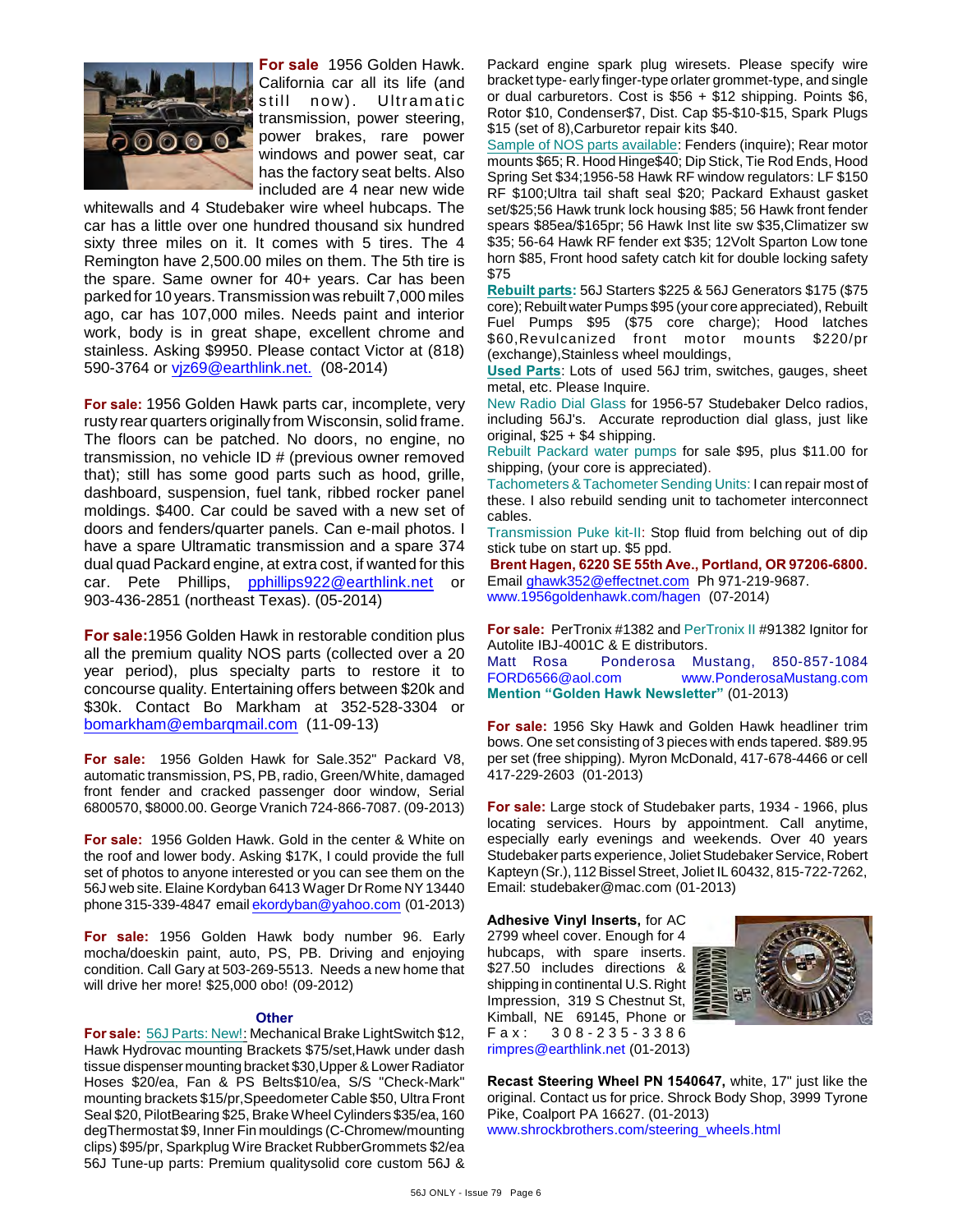

**Air conditioning** for 1955-56 V-8 Packard engine in whichever car it is in. You will need the third pulley and bolt for the crankshaft to drive the compressor. Modern, dependable, serviceable equipment starts with the Sanden compressor, 100-AMP alternator to keep your battery

charged, and the electric cooling fan. **AC pulley and bolt** \$300.00, **Bracket Kit** for alternator & compressor including offset oil fill tube and all hardware, NAPA numbers for belts, etc. \$350.. Includes shipping and handling. **ALSO**



**U l t r a 4 0 0 A u t o m a t i c Transmission Conversion** for your 1956 Golden Hawk to a TH400. Enjoy the difference and confidence. No puking overflow. More power to the wheels. Jack Nordstrom, 4975 IH-35 South, New Braunfels TX 78132, Tel 800-775-7077. (01-2013)

**For sale:** Packard V8 engines built to your specifications. I have a completely rebuilt 352" long block in stock for \$2995.

 **ALSO** Just found a stash of 1998 manufacture NOS Packard V8 hydraulic valve lifters. These were made by Johnson, a major OEM supplier, before they went out of business. To get enough for my use, I had to buy two cases, 234 units. Will sell them to my '56J friends for \$10.00 each. For comparison, most major Packard suppliers are asking \$14-16 each. Cam Retainer Plate and Spacer - The factory engineers redesigned the oiling system to ameliorate the lifter clatter problems. The second-design cam retainer plate and spacer has been remanufactured in A2 tool steel and is now available. Don't rebuild your Packard V8 without it. - \$75. Oldsmobile V8 Oil Pump Conversion Kit - \$210, Oldsmobile V8 Standard Duty Oil Pump and Pickup - \$100, Oldsmobile V8 High Volume Oil Pump and Pickup - \$150. Packard Engineering Oil Pump Relief Valve Dump Tube - \$25. Re-Manufactured Packard Oil Pump – Vacuum Pump replaced by a ½" cast iron bottom plate and triple the bearing area - \$350 and exchange of your pump. Neoprene Rear Main Seal - \$25. Reinforced Front Balance Damper and Neoprene Seal - \$100 and exchange of your damper. Rebuilt Water Pumps with improved seal and bearing. - \$100 and exchange of your pump. Send cashier's check, money order or PayPal to Jack Vines, 3227 E. 28th Avenue, Spokane, WA 99223 [PackardV8@comcast.net](mailto:PackardV8@comcast.net) Packard V8 Limited. 509-535-8610. (01-2013)

**For sale:** AC-2754 Exhaust extension. Originally available on 1956 Hawks and station wagons. Chrome finish. Dresses up tailpipe and prevents gasses from marring car finish. ea. 1-104 Oil Filter Decal. 1-083 Valve Cover Decal (2 required). For prices, shipping fees, and availability, Studebaker International, 97 North 150 West, Greenfield IN 46140-8562, 317-462-3124, FAX 317-462-8891, Website: www.studebaker-intl.com Email: jim@studebaker-intl.com (01-2013)

**For sale:** New, reproduction Fuel Tank Sending Units are available from KM Lifestyle, 12 Jacques Street Worcester, MA, 01603. Call (508)792-9500 Monday - Friday 9AM - 5PM (EST) for prices or visit their web site at: http://www.mykmlifestyle.com/ (01-2013)



**For sale:** 1956 Hawk Taillight Lenses #1312681 reproduction, excellent quality.1540137 Wiper Switch Reproduction. 1540135 Headlamp switch reproduction. Other parts also at http://www.StudebakerParts.com Chuck Collins, 2410 W. Freeway Ln., Phoenix AZ 85021 602-995-5311, chuck@studebakerparts.com (01-2013)

**For sale:** Many used 56 J Parts, Hawk doors and rear quarters, Packard V-8s, 3spd overdrive setups, Power steering pumps. Call for needs. Many Studebaker Parts Available. K Body Window Flipper Restoration, Stainless steel straightening, polishing. Very Good 56 Golden Hawk Hood. Dwayne Jacobson, 2620 Lake View Dr, Junction City, WI 54443. Phone 715-572-7292 email- [studebaker56j@mac.com](mailto:studebaker56j@mac.com) (11-2011)

#### **56J Club Items**

*All Proceeds Help Maintain the Register Some Items are free to view or download on our web site or can also be ordered on-line*



**1956 Studebaker Golden Hawk Parts Catalog.**

320 pages. Includes specifications, part numbers, illustrations, indexes, utility items, and accessory codes, and a list of service bulletins (add \$15.00 foreign S/H).

**1956 Studebaker Golden Hawk Authenticity Guide.** Documents most of the quirks with 30 color photos and all decals shown. Divided into sections covering the engine, exterior, interior, trunk, paint and accessories (add \$13.00 foreign S/H)



**DVD and CD Items** PDF format, viewable with Adobe® Acrobat® Reader (included).

**1956 Studebaker Passenger Car Manuals on DVD. (Not for TV DVD player)** Contains the files that are on all three CDs plus the 1955-58 Chassis Parts Manual, 1953-58 Body Parts Manual, 1956-57 Shop Manual, and the 1958 Shop Manual Supplement **\$20.00 1956 Golden Hawk Restorers Guide on DVD** Contains a

video version of the Authenticity Guide with many new items discussed. **\$20.00 1956 Studebaker GH Manuals on CD** Parts Catalog, Authenticity Guide, Owners Manual, Accessories Catalog, and Warner Overdrive Manual. **\$11.00 56J ONLY Newsletters on CD** Contains all the back issues of 56J Only in .PDF format. **\$11.00 1956 Studebaker GH Production Orders CD** All 4073 Production Orders for 1956 Golden Hawks, produced directly from our data base. **\$11.00 Copy of the Original Production Order** for your car. Directly from microfilm, Send serial number. **\$12.00 Decals-Tags-Oil Filler Cap**, blue/buff  $$3.00$ **Oil Bath**, yellow/black  $$ 4.00$ **Seat Belt**, red/black/white (need 2) ea. \$ 3.00 **Generator Field Terminal Tag, red**  $$ 1.50$ **Tachometer Sending Unit Tag, red**  $$3.00$ 

**Club Rosters** send Email or SASE (Registered owners only)



*Make Checks Payable to Frank Ambrogio. Scan the QR Code with your mobile device to go to our web site.*